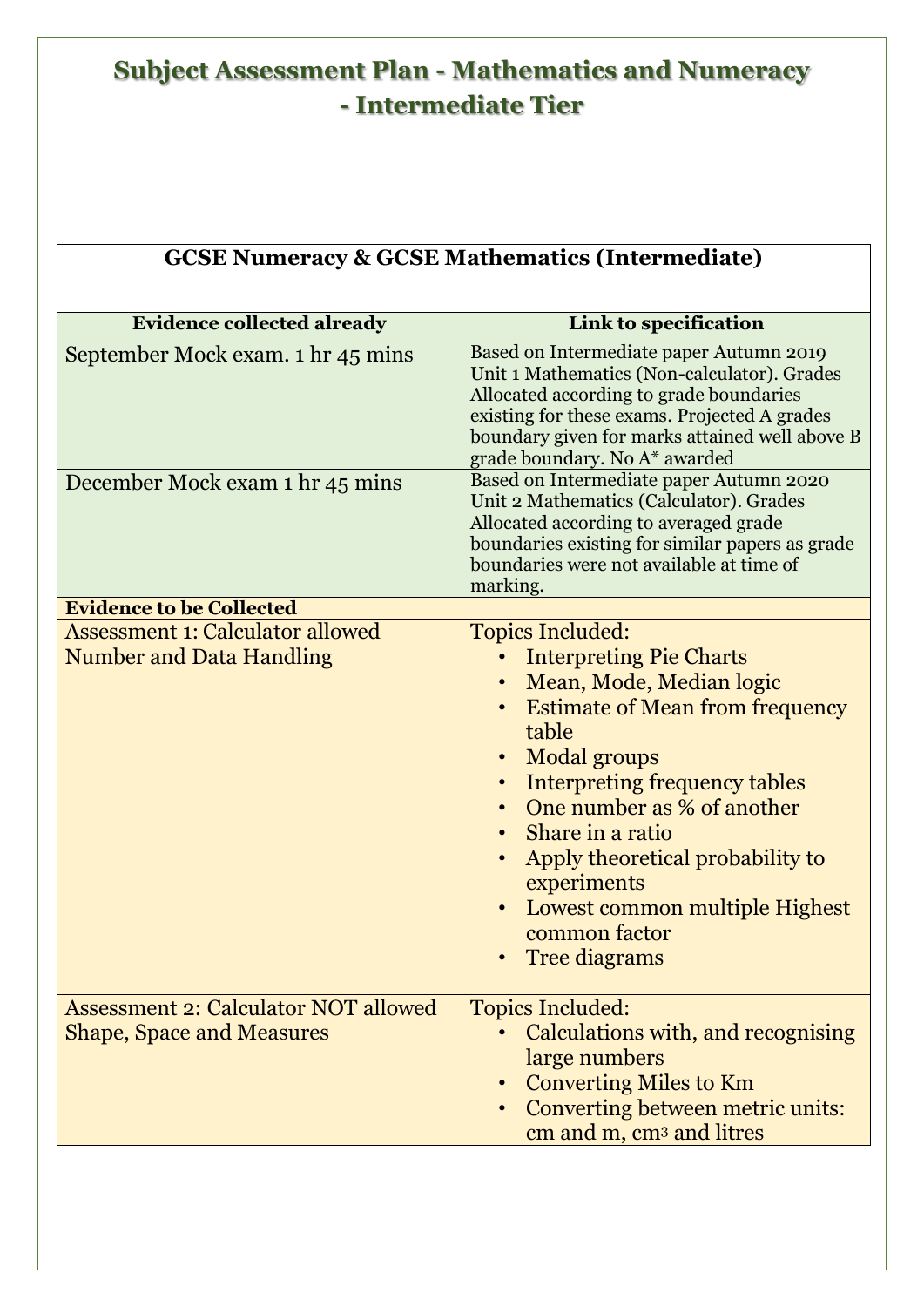|                                                                             | Solve a problem with volumes of<br>cuboids<br>• Perimeter and area<br>• Calculations with similar shapes<br>Volume of cylinders in terms of $\pi$ .<br>Simplifying ratios                                         |
|-----------------------------------------------------------------------------|-------------------------------------------------------------------------------------------------------------------------------------------------------------------------------------------------------------------|
| <b>Assessment 3: Calculator allowed</b><br>Algebra, Shape and Space         | <b>Topics Included:</b><br>Area of a trapezium<br>Calculating angles in a triangle<br>problem<br>• Area of a circle<br>Solving equations by trial and<br>improvement<br><b>Rearranging equations</b>              |
| <b>Assessment 4: Calculator NOT allowed</b><br>Number                       | <b>Topics Included:</b><br>Powers, reciprocals, decimal<br>arithmetic, fraction arithmetic<br>Using measurements in real life<br>• Surface area<br><b>Standard form</b><br>Utility bill payments                  |
| <b>Assessment 5: Calculator NOT allowed</b><br>Data Handling                | <b>Topics Included:</b><br>Listing the outcomes from a<br>number experiment<br>Prime numbers<br>Drawing and interpreting scatter<br>diagrams<br>Interpreting cumulative frequency<br>graphs                       |
| <b>Assessment 6: Calculator allowed</b><br><b>Shape, Space and Measures</b> | <b>Topics Included:</b><br>Working with time<br>Time as a decimal<br>Average speed<br><b>Understanding Bearings</b><br>Volume of a cylinder problem<br>Conversion of capacities from cm <sup>3</sup><br>to litres |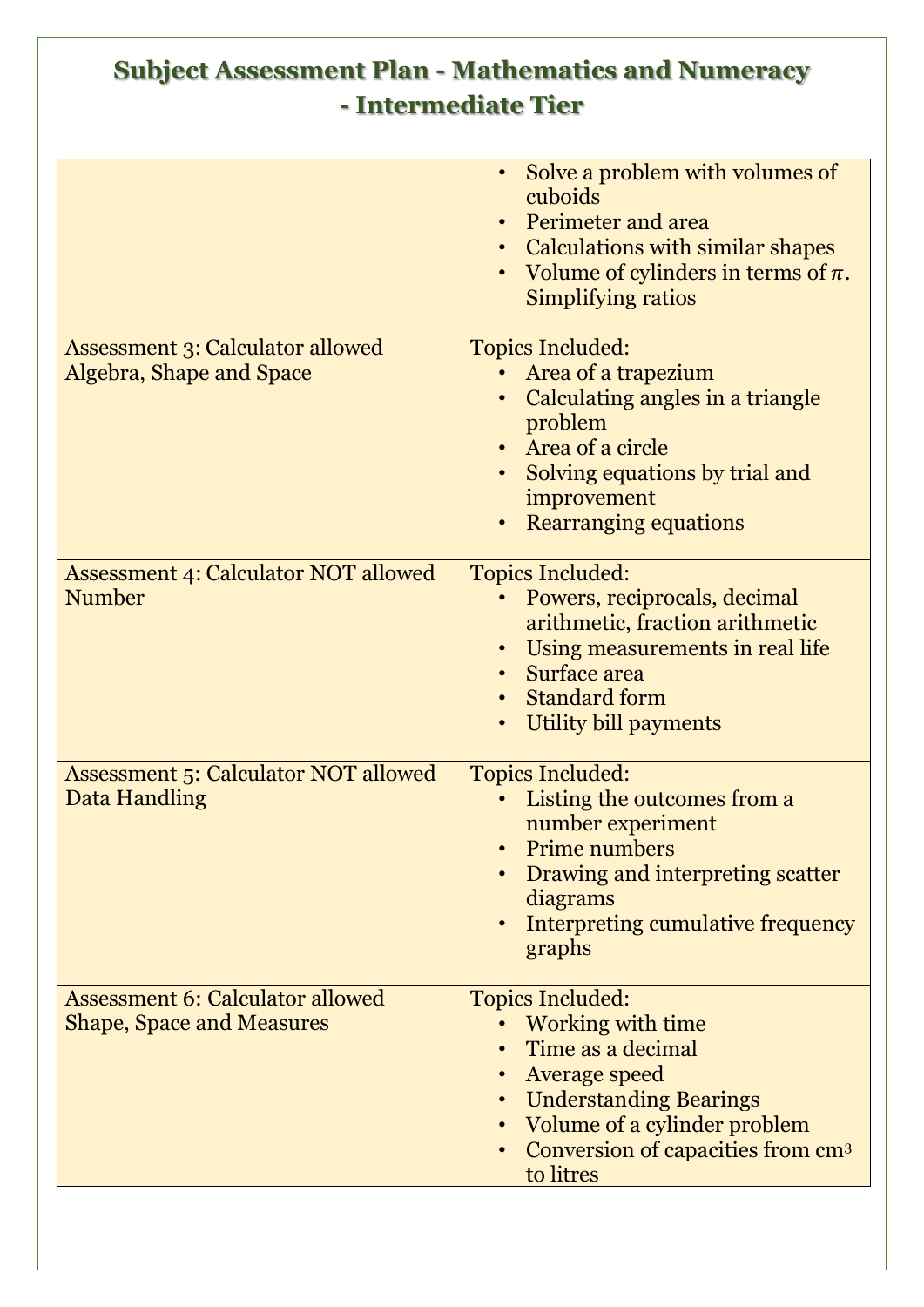|                                                                         | Perimeter<br>Ratio problem<br>• Pythagoras theorem<br>• Area of a triangle<br>Volume of a prism<br>Trigonometry                                                                                                                                                                                                                                                                                                                                                                                        |
|-------------------------------------------------------------------------|--------------------------------------------------------------------------------------------------------------------------------------------------------------------------------------------------------------------------------------------------------------------------------------------------------------------------------------------------------------------------------------------------------------------------------------------------------------------------------------------------------|
| <b>Assessment 7: Calculator allowed</b><br><b>Number Problems</b>       | <b>Topics Included:</b><br>Money in real life<br>• % of an amount<br>Rounding to decimal places,<br>significant figures and nearest<br>1000<br>Using a calculator with fractions,<br>decimals, squares and roots<br>Calculating one number as a<br>percentage of another<br>• Number logic<br><b>Exchange rates currency</b><br>conversions<br>• Calculating % profit<br>Simplifying indices (powers) in<br>algebra and with numbers                                                                   |
| <b>Assessment 8: Calculator NOT allowed</b><br>Algebra, Shape and Space | <b>Topics Included:</b><br>Numbers in a sequence<br><b>Expanding brackets</b><br>Solve equation with unknown on<br>both sides<br>Angles in triangles, quadrilaterals,<br>parallel lines<br>Using algebra expressions and<br>equations in real life<br><b>Properties of quadrilaterals</b><br>Applying algebra graphs to real life<br>Drawing and recognising graphs of<br>quadratic equations<br>Transformations: rotation,<br>enlargement at a centre<br>Solve a quadratic equation by<br>factorising |